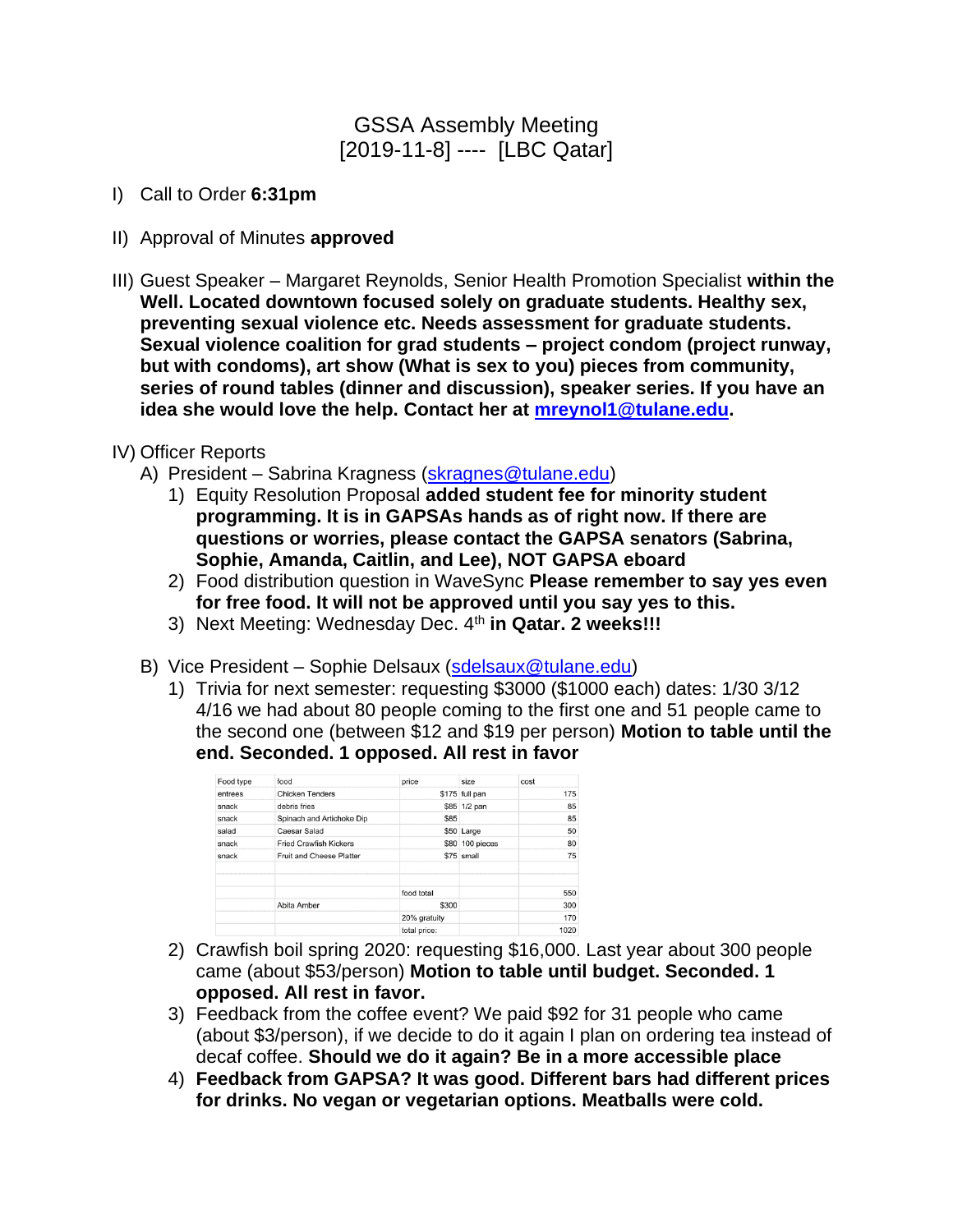- C) Treasurer Hannah Aziz [\(haziz@tulane.edu\)](mailto:haziz@tulane.edu)
	- 1) Jennifer bought us a new computer
	- 2) Discretionary money **any leftover money in any accounts could be awarded to some other parts of the budget or used to fund some events at the discretion of the eboard or with some vote. Any leftover money at the end of the fiscal year is not rolled into next year but goes to an emergency fund.**
	- 3) Digital vote **there have been times where we want to try to do things, but when we don't meet there's no way of doing that. So, can we potentially do an email vote. Will have to be a constitutional edit. Suggestion to be through a polling site, non-double voting or a clicker system.**
	- 4) Financial officer **it took Hannah a long time to put together the information about the budgets from this and past years. It would be great if someone would volunteer to help Hannah. Please do that because it's nice and you can be trained to be treasurer next year.**
	- 5) Projected Budget **please send them by next meeting so that the budget committee can look at them in January and we can look at them in the January meeting. Anything that has not been approved yet. Wait until the January meeting to ask for any more events.**
	- 6) Norms (powerpoint and excel sheet) **See powerpoint and excel that I have**  sent in an email. Take 1% of the whole budget → taking from misc. **office supplies. Motion to move that 1%. Seconded. 1 Abstain. Rest in favor. Hannah looked for patterns in the last 3 years to give us an idea where we would be at (may be wrong). Overall, we're in the red, so that's bad. Where can we cut down? In the law summit etc. Budget committee norms: only request events for the semester we're in, only fund biweekly events (no weekly events), hard cap events to \$10/head and soft cap to \$7/head (if over, they must present a justification), projected budgets = good, only for this school year and then be revisited. Are small regular events the type of thing we want to be spending money on? This is just adding more redundant work because we're supposed to come to assembly meetings to justify the events. Can we move to price per student per semester instead of per event? But it is hard to do this because the needs vary over year. Can we create a specialized cap for each month? For future meetings can we see what the actual turnout was for each event so that we can hold people accountable. The raising hands voting might be doing something (ask the psych people). So a digital vote maybe? Motion to end discussion. Seconded. All approved. Norms do not need to be formally adopted so no vote was taken. Thus this was just a discussion to see if it was something the assembly wanted to use as a guide for this year only.**
	- 7) Trivia for next semester: requesting \$3000 (\$1000 each) dates: 1/30 3/12 4/16 we had about 80 people coming to the first one and 51 people came to the second one (between \$12 and \$19 per person)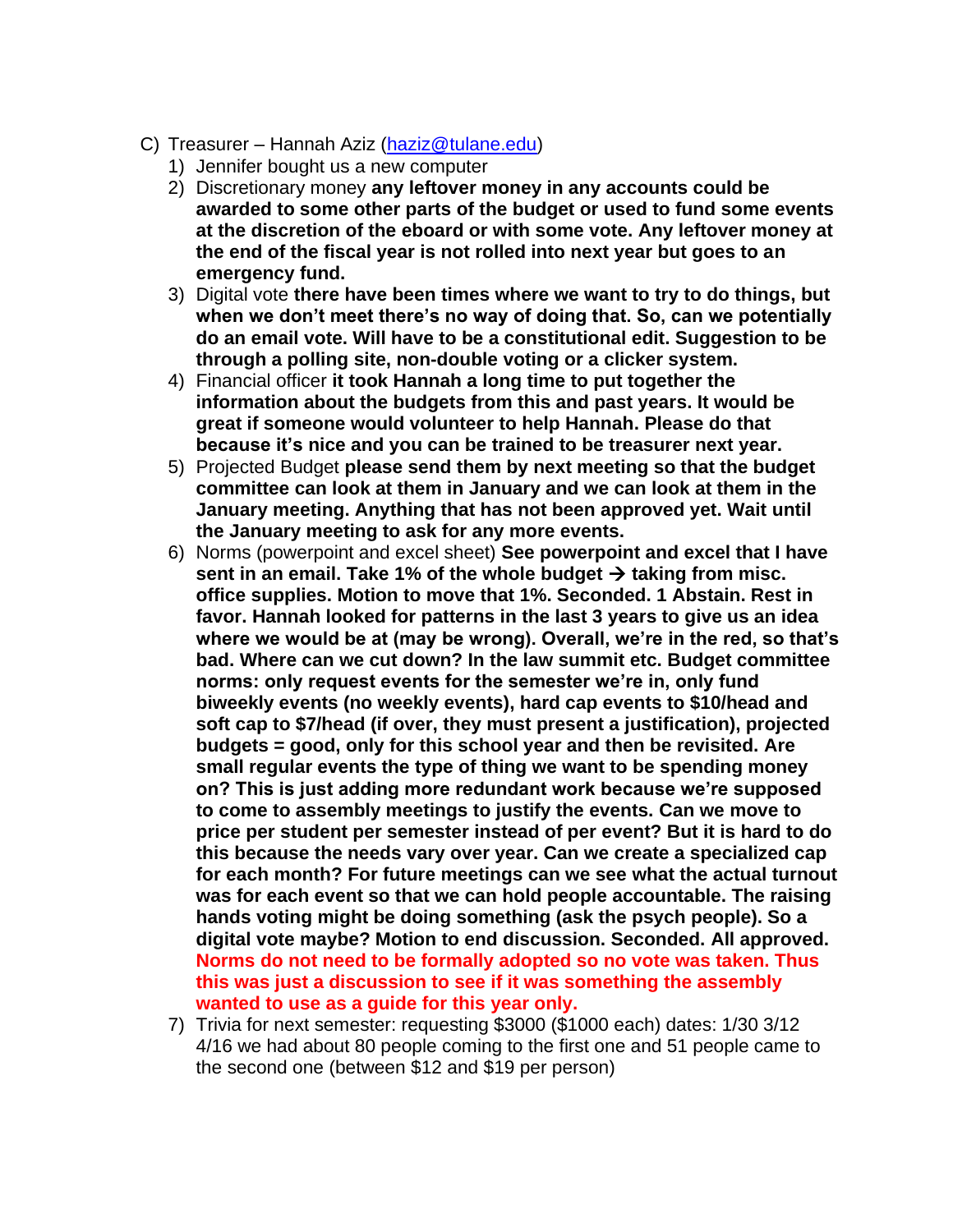- 8) Crawfish boil spring 2020: requesting \$16,000. Last year about 300 people came (about \$53/person) **we can try to get emergency funds for this event (\$1000 or \$2000). Should we only have 2 trivia instead of 3? Motion to approve both events with taking \$2000 from the emergency funds. Second. Discussion ensued. Move to amend to split the motion into two – one for the crawfish boil and one for trivia. Seconded. 17 opposed. No abstains. 19 approve therefore passes. The point of splitting the motion was so that people could vote no for one and yes for the other. Motion for Crawfish boil with taking \$2000 out of emergency funds. One opposed. 4 abstain. Rest approve. Motion for \$3000 for trivia. 2 opposed. One abstain. Rest in favor.**
- 9) 3 Minute thesis Honoraria \$500 **Motion to limit debate to three minutes. Seconded. 2 opposed. Rest in favor. That's the normal amount that we normally fund. People from other schools participate and may win and we pay the honoraria. But we are trying to encourage graduate students to participate. Motion to approve. Second. 3 abstain. No opposed. Rest approve.**
- 10)Currently we have **\$31,872.55** in the bank for events.
- 11)We have **\$6,193.52** for speakers.
- 12)Thus, **\$38,066.07** total.

|  |  | 13) Event Requests |
|--|--|--------------------|

| <b>Department</b>                               | <b>Event Title</b>                               | <b>Date</b>                       | <b>Amount</b><br><b>Requested</b> | <b>Expense</b>                                                                   | <b>Expected</b><br><b>Attendance</b>                                                        | Per<br>person    |
|-------------------------------------------------|--------------------------------------------------|-----------------------------------|-----------------------------------|----------------------------------------------------------------------------------|---------------------------------------------------------------------------------------------|------------------|
| History -<br><b>GSSA</b>                        | <b>Breakfast for</b><br><b>Deadlines</b>         | 11/15/2019                        |                                   | 2 gallons of coffee<br>(PJ's) and 3 boxes<br>of Entemann's<br>60 donuts (Rouses) | 20 grad students                                                                            | \$3.00           |
| Cell &<br>Molecular<br>Biology -<br><b>GSSA</b> | CMB-ATCG<br><b>Business</b><br>meeting           | 12/6/2019                         |                                   | Pizza and non-<br>alcoholic<br>150 beverages                                     | 12-15 graduate<br>students                                                                  | $$10-$<br>\$12.5 |
| One opposed.                                    |                                                  |                                   |                                   |                                                                                  | They go off campus. They have 2 events per semester. Motion to approve. Seconded. Approved. |                  |
| French &<br>Italian - GSSA                      | <b>ADEEFF</b><br>monthly<br>meeting,<br>December | 12/4/2019                         | 91                                | Chinese Food                                                                     | 13                                                                                          | \$7.00           |
|                                                 |                                                  |                                   |                                   | Motion to approve. Seconded. No opposed one abstain rest approved.               |                                                                                             |                  |
|                                                 |                                                  | Total w/<br>events<br>under \$250 | \$241.00                          |                                                                                  |                                                                                             |                  |
| City, Culture,<br>& Community<br>- GSSA         | 7th Annual<br>CCC<br>Symposium--<br>"Voices"     | 3/6/2020                          |                                   | Regular and<br>Decaffeinated Hot<br>coffee, Iced<br>250 Coffee, creamer,         | 50                                                                                          | \$5.00           |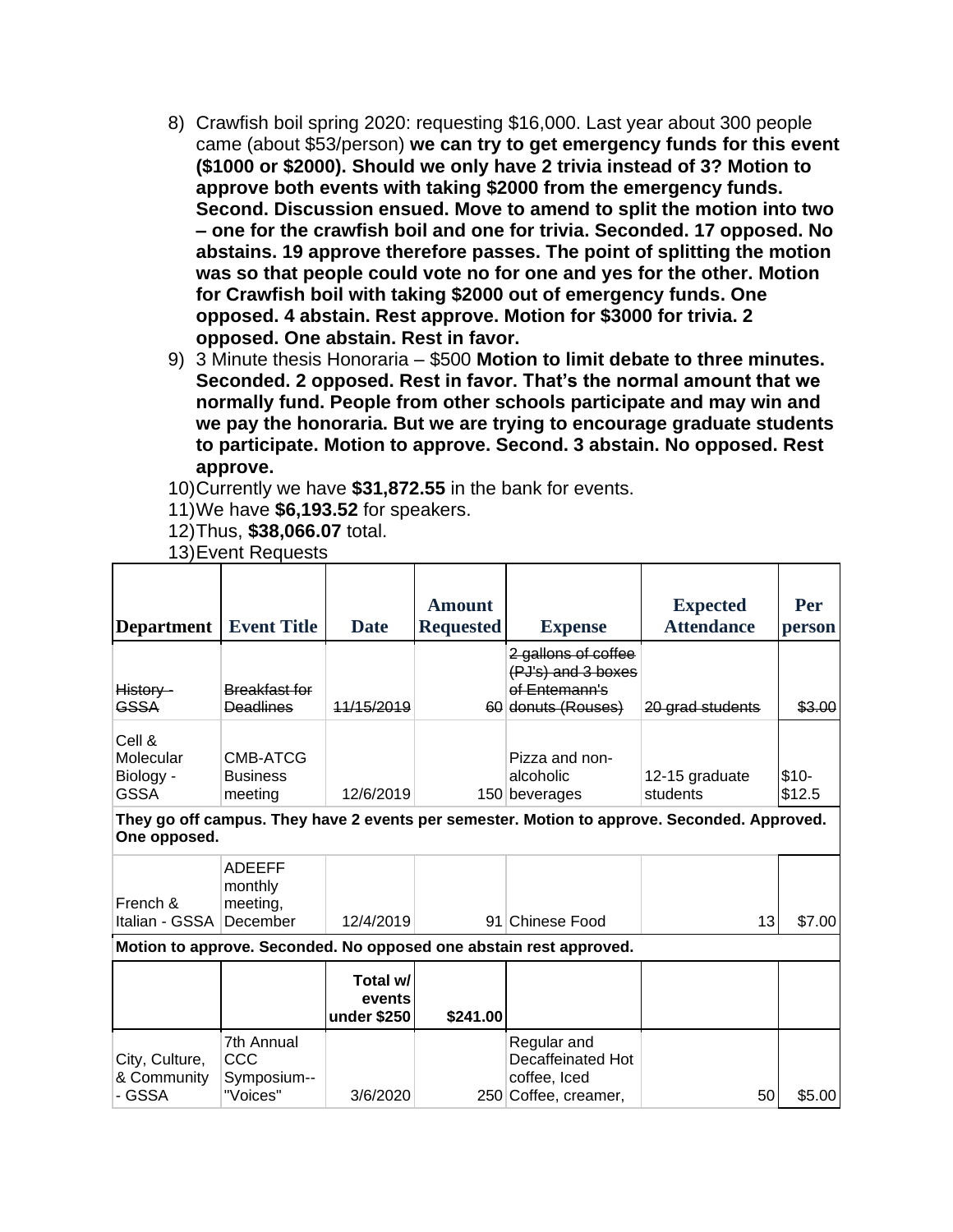| sugar, sweetener<br>(PJs); Assorted<br>pastries (Costco);<br><b>Event Fliers</b><br>(Office Depot)<br>All schools and New Orleans community come out. It's the only event they do. They get funding<br>from many places.<br>75 total grad<br>students, grad<br>Chicken, mac and<br>cheese, salad,<br>+1s, staff, faculty,<br>fruit, lemonade,<br>and faculty family<br>members all<br>iced tea, soda<br>(Raising Canes &<br>Anthropology - Anthropology<br>encouraged to<br><b>GSSA</b><br><b>Spring Picnic</b><br>491.37 Rouse's)<br>4/18/2020<br>attend<br>Very end of next semester. Funded one monthly meeting. No other events for the school year.<br>75 - Graduate<br>students,<br>Undergraduate<br>Students, and<br>Food for poster<br>session, either<br>Faculty members<br>Math For All<br>from Olive Blue or<br>of Tulane and<br>in NOLA<br>Mathematics -<br>other New Orleans<br>Poster<br><b>Martins Wine</b><br><b>GSSA</b><br>3/6/2020<br>631 Cellar<br>Universities<br>Session<br>2 day conference for schools around nola. Foster inclusivity and diversity. 3 research speakers<br>and 2 on math education diversity speakers. Everyone in GSSA can come. Get funding from lots<br>of places. This is the first year they are doing it. |  | Total w/<br>events<br>over \$250 | \$1,613.37 |  |        |
|-----------------------------------------------------------------------------------------------------------------------------------------------------------------------------------------------------------------------------------------------------------------------------------------------------------------------------------------------------------------------------------------------------------------------------------------------------------------------------------------------------------------------------------------------------------------------------------------------------------------------------------------------------------------------------------------------------------------------------------------------------------------------------------------------------------------------------------------------------------------------------------------------------------------------------------------------------------------------------------------------------------------------------------------------------------------------------------------------------------------------------------------------------------------------------------------------------------------------------------------------------------|--|----------------------------------|------------|--|--------|
|                                                                                                                                                                                                                                                                                                                                                                                                                                                                                                                                                                                                                                                                                                                                                                                                                                                                                                                                                                                                                                                                                                                                                                                                                                                           |  |                                  |            |  |        |
|                                                                                                                                                                                                                                                                                                                                                                                                                                                                                                                                                                                                                                                                                                                                                                                                                                                                                                                                                                                                                                                                                                                                                                                                                                                           |  |                                  |            |  | \$8.41 |
|                                                                                                                                                                                                                                                                                                                                                                                                                                                                                                                                                                                                                                                                                                                                                                                                                                                                                                                                                                                                                                                                                                                                                                                                                                                           |  |                                  |            |  |        |
|                                                                                                                                                                                                                                                                                                                                                                                                                                                                                                                                                                                                                                                                                                                                                                                                                                                                                                                                                                                                                                                                                                                                                                                                                                                           |  |                                  |            |  | \$6.55 |
|                                                                                                                                                                                                                                                                                                                                                                                                                                                                                                                                                                                                                                                                                                                                                                                                                                                                                                                                                                                                                                                                                                                                                                                                                                                           |  |                                  |            |  |        |
|                                                                                                                                                                                                                                                                                                                                                                                                                                                                                                                                                                                                                                                                                                                                                                                                                                                                                                                                                                                                                                                                                                                                                                                                                                                           |  |                                  |            |  |        |

**Motion to approve as a slate. Second. All in favor. Motion to approve slate. Second. All in favor.**

## **Itemized budget for CCC "Voices" Symposium**

| <b>Department</b> | <b>Event Title</b>                                        | <b>Date</b> | Amount<br><b>Requested</b> | <b>Expense</b>                                                                                                | <b>Expected</b><br><b>Attendance</b> | Per<br><b>Person</b> |
|-------------------|-----------------------------------------------------------|-------------|----------------------------|---------------------------------------------------------------------------------------------------------------|--------------------------------------|----------------------|
| <b>CCC</b>        | <b>7th Annual</b><br><b>CCC</b><br>Symposium-<br>"Voices" | 3/6/20      | \$100                      | <b>Regular and</b><br><b>Decaffeinated Hot</b><br>coffee, Iced Coffee,<br>creamer, sugar,<br>sweetener (PJs); | 50                                   | \$2                  |
|                   |                                                           |             | \$50                       | <b>Assorted Pastries</b><br>(Costco)                                                                          | 50                                   | \$1                  |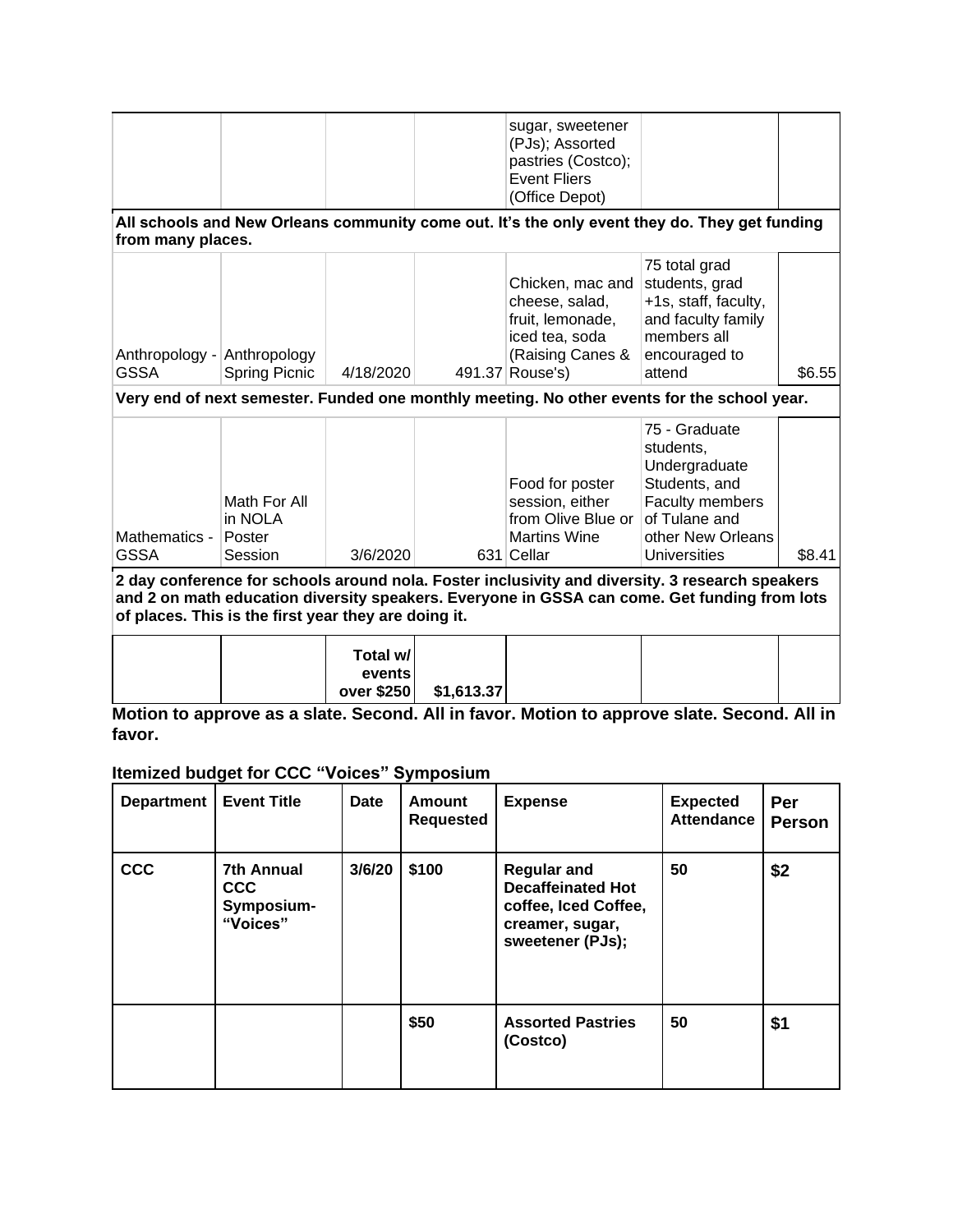|  | \$100 | <b>Advertising</b><br>materials (Office<br>Depot) |  |
|--|-------|---------------------------------------------------|--|
|  |       |                                                   |  |

# **Itemized budget for Anthropology Spring Picnic**

| <b>Anthropology Spring Picnic Budget</b>       |                         |              |                |              |                     |
|------------------------------------------------|-------------------------|--------------|----------------|--------------|---------------------|
| Date: April 18, 2020                           |                         |              |                |              |                     |
| <b>Expected attendance = 75</b>                |                         |              |                |              |                     |
| Location: Butterfly Park (the Fly)             |                         |              |                |              |                     |
|                                                |                         |              |                |              |                     |
| <b>Item</b>                                    | Place of<br>purchase    | <b>Price</b> | Quantity       | <b>Total</b> | Price per<br>person |
| Chicken (100 pieces per tray)                  | Raising<br><b>Canes</b> | 87.49        | $\overline{2}$ | \$174.98     | \$2.33              |
| Lemonade                                       | Raising<br><b>Canes</b> | 8.99         | $\mathbf{1}$   | \$8.99       | \$0.12              |
| Iced tea                                       | Raising<br><b>Canes</b> | 4.99         | $\overline{2}$ | \$9.98       | \$0.13              |
| Mac and cheese tray                            | <b>Rouses</b>           | 39.99        | $\overline{2}$ | \$79.98      | \$1.07              |
| <b>Green Salad</b>                             | <b>Rouses</b>           | 29.99        | $\overline{2}$ | \$59.98      | \$0.80              |
| Meat and cheese tray                           | <b>Rouses</b>           | 44.99        | $\overline{2}$ | \$89.98      | \$1.20              |
| <b>Fruit bowl</b>                              | <b>Rouses</b>           | \$4.79       | $\mathbf{2}$   | \$9.58       | \$0.13              |
| Paper plates, cups, forks, cups and<br>napkins | <b>Rouses</b>           | \$20.00      | $\mathbf{1}$   | \$20.00      | \$0.27              |
| 2L bottles of Soda                             | <b>Rouses</b>           | \$2.99       | 6              | \$17.94      | \$0.24              |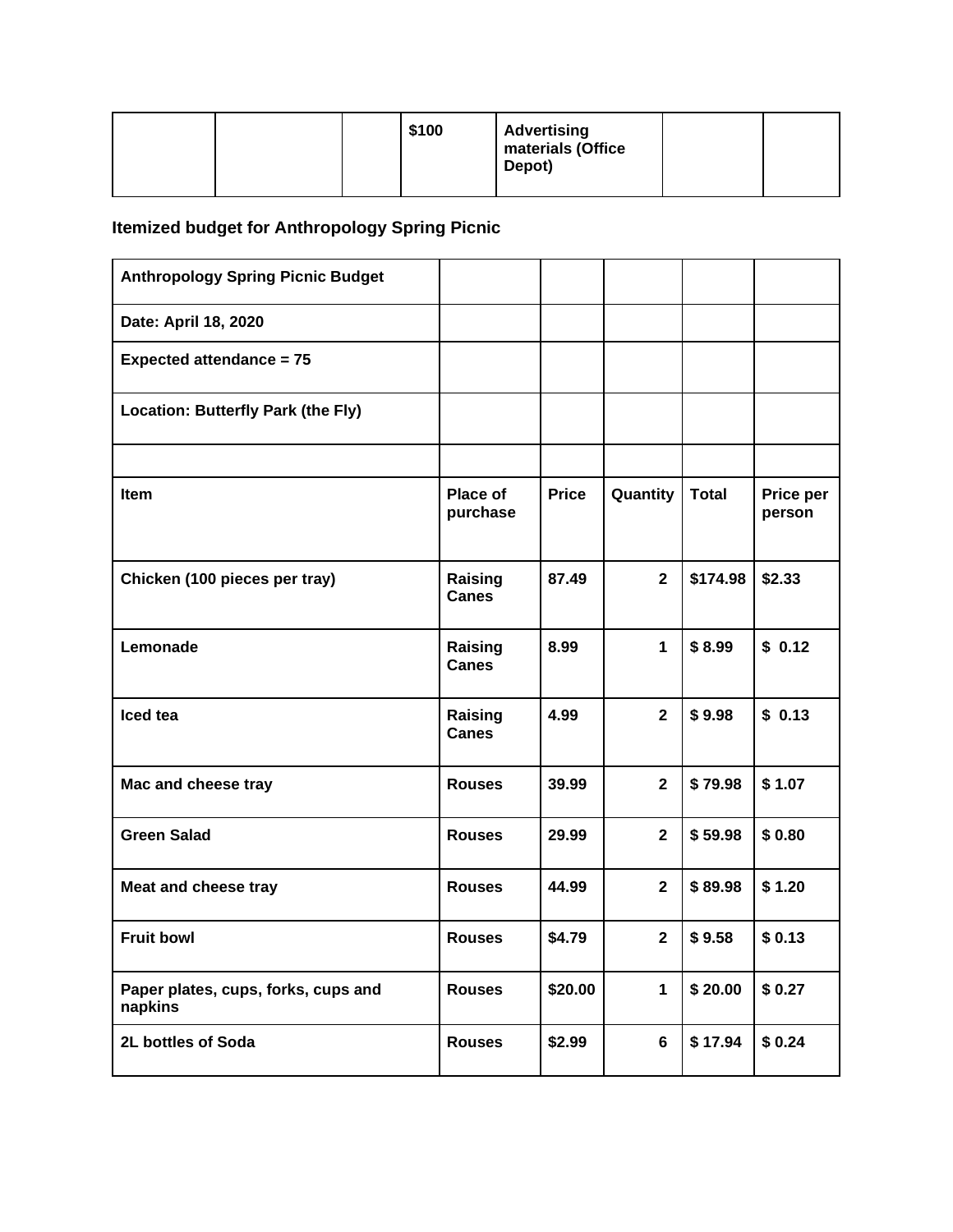| Large bags of Ice                                                                                                                     | <b>Gas station</b> | \$4.99 | 4 | \$19.96  | \$0.27 |
|---------------------------------------------------------------------------------------------------------------------------------------|--------------------|--------|---|----------|--------|
| <b>Total</b>                                                                                                                          |                    |        |   | \$491.37 | \$6.55 |
|                                                                                                                                       |                    |        |   |          |        |
| *Members of the Anthropology<br>department will provide dessert, tables,<br>chairs, pop-up tents, and coolers to use<br>for the event |                    |        |   |          |        |

## **Itemized budget(s) for Math Conference (if need to order from Olive Blue):**

| <b>Friday Poster Session</b>                                                       |                  |                          |    |       |  |
|------------------------------------------------------------------------------------|------------------|--------------------------|----|-------|--|
| Housemade Mini<br>Muffaletta Sandwiches                                            |                  | per mini<br>2 sandwich   | 50 | 100   |  |
| Turkey, Havarti and Dill<br><b>Cream Cheese Mini</b><br><b>Pinwheel Sandwiches</b> |                  | per mini<br>1.8 sandwich | 50 | 90    |  |
| Marinated Cucumbers,<br>Mint and Cream Cheese<br><b>Finger Sandwiches</b>          |                  | per mini<br>1.8 sandwich | 50 | 90    |  |
| domestic cheese with<br>crackers                                                   |                  | 2.75 per person          | 50 | 137.5 |  |
| Fresh Vegetables with Ranch<br>Dip Display                                         | $\overline{2}$   | per person               | 50 | 100   |  |
| bottled water                                                                      | 1.5 <sub>1</sub> | per person               | 75 | 112.5 |  |
|                                                                                    |                  |                          |    |       |  |
| total                                                                              |                  |                          |    | 630   |  |
|                                                                                    |                  |                          |    |       |  |

**(if need to order from Martin's Wine Cellar):**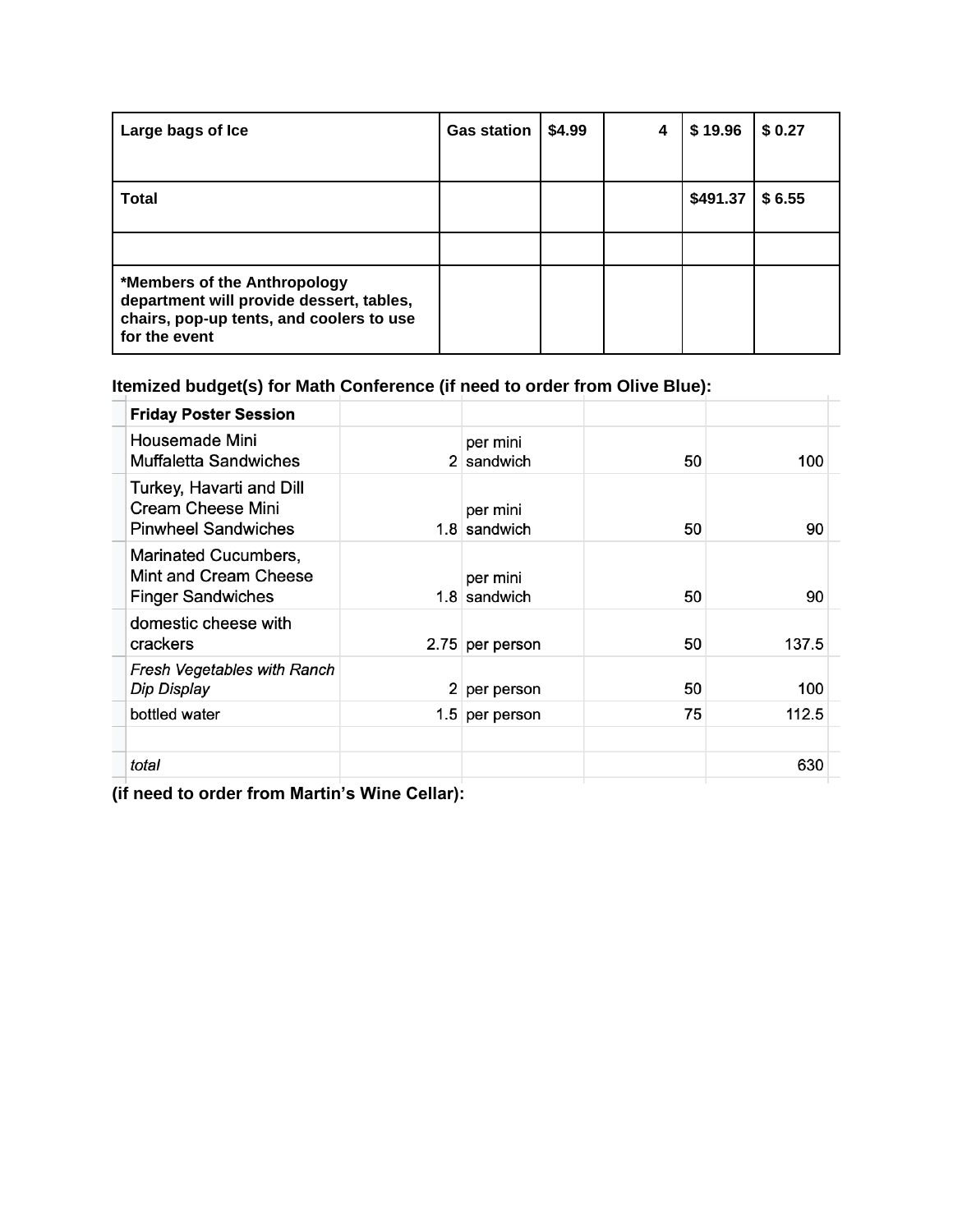| A                                                                                                                                                                     | B    | C                                                                          | D | E | E |  |
|-----------------------------------------------------------------------------------------------------------------------------------------------------------------------|------|----------------------------------------------------------------------------|---|---|---|--|
| Full Catering menu can be found here:                                                                                                                                 |      | https://martinwine.com/wp-content/uploads/2019/02/CateringMenu Feb2019.pdf |   |   |   |  |
| <b>Total Cost:</b>                                                                                                                                                    | 631  |                                                                            |   |   |   |  |
| Name/Description                                                                                                                                                      | Cost | Serves:                                                                    |   |   |   |  |
| Napa PinWheels: Garden vegetable cream cheese, turkey, fresh<br>spinach and bacon                                                                                     | 57   | 50                                                                         |   |   |   |  |
| Vegetarian PinWheels: Roasted seasonal vegetables with portobello<br>mushrooms, shredded carrots, fresh spinach and hummus                                            | 55   | 50                                                                         |   |   |   |  |
| (GF) Hummus Platter: A combo of sun-dried tomato and Feta;<br>Kalamata olive & roasted red pepper hummus with three bread bowls<br>and a large bag of pita chips (x2) | 120  | 60                                                                         |   |   |   |  |
| Domestic Cheese Tray: A selection of domestic cheeses, cut into bite<br>size pieces for easy pick up garnished with seasonal fresh fruit and<br>crackers. (X2)        | 140  | 70                                                                         |   |   |   |  |
| Boudin Balls: Fried crispy and served with Creole mustard                                                                                                             | 25   | 25                                                                         |   |   |   |  |
| Falafel: Fried crispy and served with Tzatziki sauce                                                                                                                  | 35   | 25                                                                         |   |   |   |  |
| Caprese Skewers: A simple skewer packed with cherry tomatoes,<br>pesto marinated Mozzarella cheese and Kalamata olives                                                | 45   | 25                                                                         |   |   |   |  |
| Sensational finger sandwiches: smoked turkey with chutney mayo,<br>roast beef with horse radish, ham with creole honey mustard                                        | 87   | 100                                                                        |   |   |   |  |
| cucumber and dill sandwich                                                                                                                                            | 27   | 50                                                                         |   |   |   |  |
|                                                                                                                                                                       |      |                                                                            |   |   |   |  |
| <b>Drinks</b>                                                                                                                                                         | 40   | 75                                                                         |   |   |   |  |
| 2 liter sodas, assorted @ 2 dollars each                                                                                                                              |      |                                                                            |   |   |   |  |
|                                                                                                                                                                       |      |                                                                            |   |   |   |  |
|                                                                                                                                                                       |      |                                                                            |   |   |   |  |

| <b>Department</b>  | <b>Speaker Full Legal Name</b>                                                                 | Date      | <b>Event Start Honorarium</b> | <b>Travel</b> | Lodging      | Total |
|--------------------|------------------------------------------------------------------------------------------------|-----------|-------------------------------|---------------|--------------|-------|
| Math               | <b>Candice Price</b>                                                                           | 3/6/2020  | 200                           | 500           | 170          | 870   |
|                    | For their conference that we just funded.<br>Never requested a speaker before                  |           |                               |               |              |       |
| <b>CCC</b>         | Kevin E. Quashie                                                                               | 3/6/2020  | 200                           | 500           | 170          | 870   |
|                    | No money requested for this year. They<br>have made other cuts to their event to<br>have this. |           |                               |               |              |       |
| <b>Art History</b> | <b>Richard Kenneth Emmerson</b>                                                                | 2/27/2020 | 200                           | 150           | 170          | 520   |
|                    | Happens every year. They talk to the<br>grad students about the state of the field.            |           |                               |               | <b>Total</b> | 2260  |

#### 14)Speaker Request

**Motion to slate. Second. Approved. Motion to vote on slate. Seconded. All in favor.** 

- D) Secretary Amanda Reusch [\(areusch@tulane.edu\)](mailto:areusch@tulane.edu)
	- 1) Secretary election **I was elected starting last year's spring semester and then again for the fall semester. In that strange transition, we realized that it is nice to have one person on the eboard have their election offset of the others so that we have one person who knows what to do as we transition. Therefore, we would like to have secretary elections at the end of this semester for the spring (this will eventually be written into the constitution). If you are interested, please contact me and I can give you a rundown of the job (But also, I'll still do it if no one wants to).**
	- 2) **I have started and will continue to send passive aggressive emails if your department is not showing up to meetings. This means if you have**